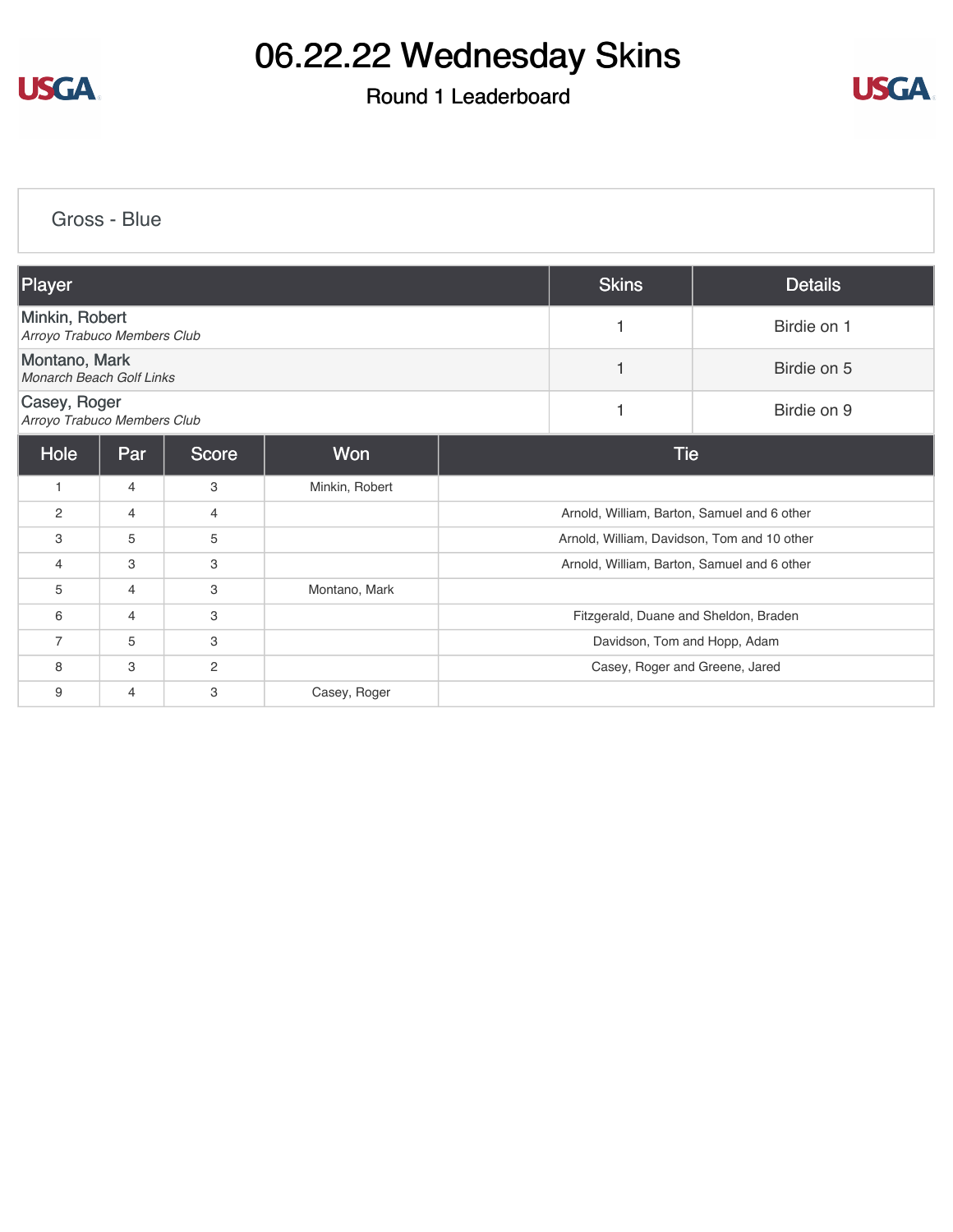

# 06.22.22 Wednesday Skins

### Round 1 Leaderboard



[Net - Blue](https://static.golfgenius.com/v2tournaments/8587906595550159119?called_from=&round_index=1)

| Player                                        |                |                |                | <b>Skins</b>                           | <b>Details</b>                                  |             |
|-----------------------------------------------|----------------|----------------|----------------|----------------------------------------|-------------------------------------------------|-------------|
| Minkin, Robert<br>Arroyo Trabuco Members Club |                |                |                |                                        |                                                 | Birdie on 1 |
| Montano, Mark<br>Monarch Beach Golf Links     |                |                |                |                                        |                                                 | Eagle on 5  |
| Hole                                          | Par            | <b>Score</b>   | <b>Won</b>     |                                        | <b>Tie</b>                                      |             |
| 1                                             | $\overline{4}$ | 3              | Minkin, Robert |                                        |                                                 |             |
| 2                                             | 4              | 3              |                |                                        | Arnold, William, Barton, Samuel and 6 other     |             |
| 3                                             | 5              | $\overline{4}$ |                |                                        | Fields, Todd, Fitzgerald, Duane and 3 other     |             |
| 4                                             | 3              | $\overline{2}$ |                |                                        | Arnold, William, Barton, Samuel and 4 other     |             |
| 5                                             | $\overline{4}$ | $\overline{2}$ | Montano, Mark  |                                        |                                                 |             |
| 6                                             | 4              | 3              |                |                                        | Fitzgerald, Duane, Ridenour, Robert and 2 other |             |
| $\overline{7}$                                | 5              | 3              |                |                                        | Davidson, Tom and Hopp, Adam                    |             |
| 8                                             | 3              | $\overline{2}$ |                | Casey, Roger, Fields, Todd and 2 other |                                                 |             |
| 9                                             | 4              | 3              |                | Casey, Roger, Palusso, Ron and 4 other |                                                 |             |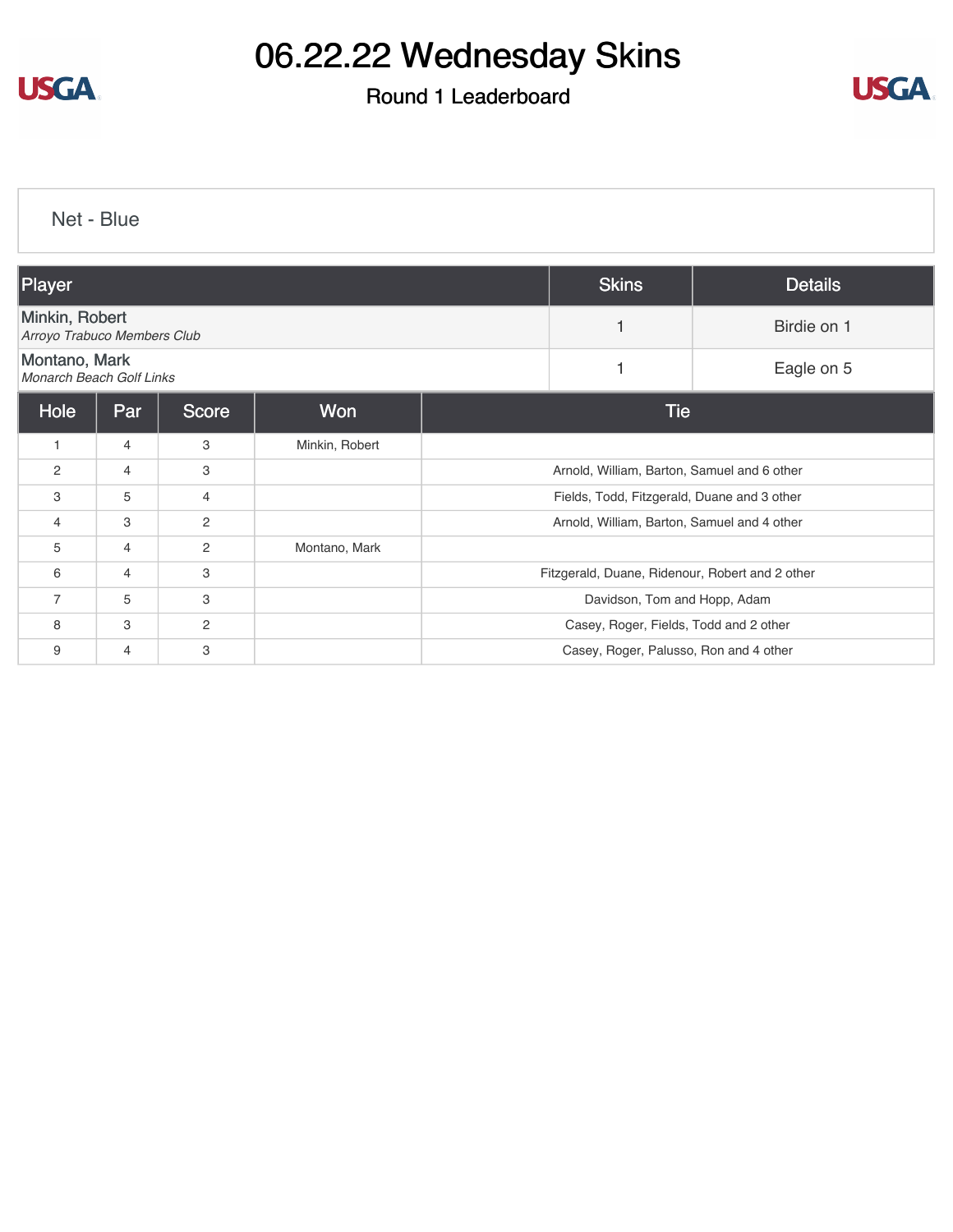**USGA** 

# 06.22.22 Wednesday Skins

#### Round 1 Leaderboard



| Gross - White         |                |                |     |                                         |  |  |
|-----------------------|----------------|----------------|-----|-----------------------------------------|--|--|
| Player                |                |                |     | <b>Skins</b>                            |  |  |
|                       | No skins won   |                |     |                                         |  |  |
|                       | No skins won   |                |     |                                         |  |  |
| Hole                  | Par            | <b>Score</b>   | Won | <b>Tie</b>                              |  |  |
| 1                     | 4              | 3              |     | Berube, Robert, Corbin, Ron and 2 other |  |  |
| $\mathbf{2}^{\prime}$ | $\overline{4}$ | 3              |     | Deal, Tim, Hurst, James and 2 other     |  |  |
| 3                     | 5              | $\overline{4}$ |     | Deal, Tim, Hood, Ken and 2 other        |  |  |
| 4                     | 3              | $\mathbf{2}$   |     | Corbin, Ron, Deal, Tim and 2 other      |  |  |
| 5                     | 4              | 3              |     | Hood, Ken, Sammon, Gary and 1 other     |  |  |
| 6                     | 4              | 3              |     | Berube, Robert and Szal, Joe            |  |  |
| $\overline{7}$        | 5              | 4              |     | Deal, Tim, Hurst, James and 1 other     |  |  |
| 8                     | 3              | 2              |     | Berube, Robert, Corbin, Ron and 3 other |  |  |
| 9                     | 4              | 3              |     | Hood, Ken and Tringale, Raymond         |  |  |